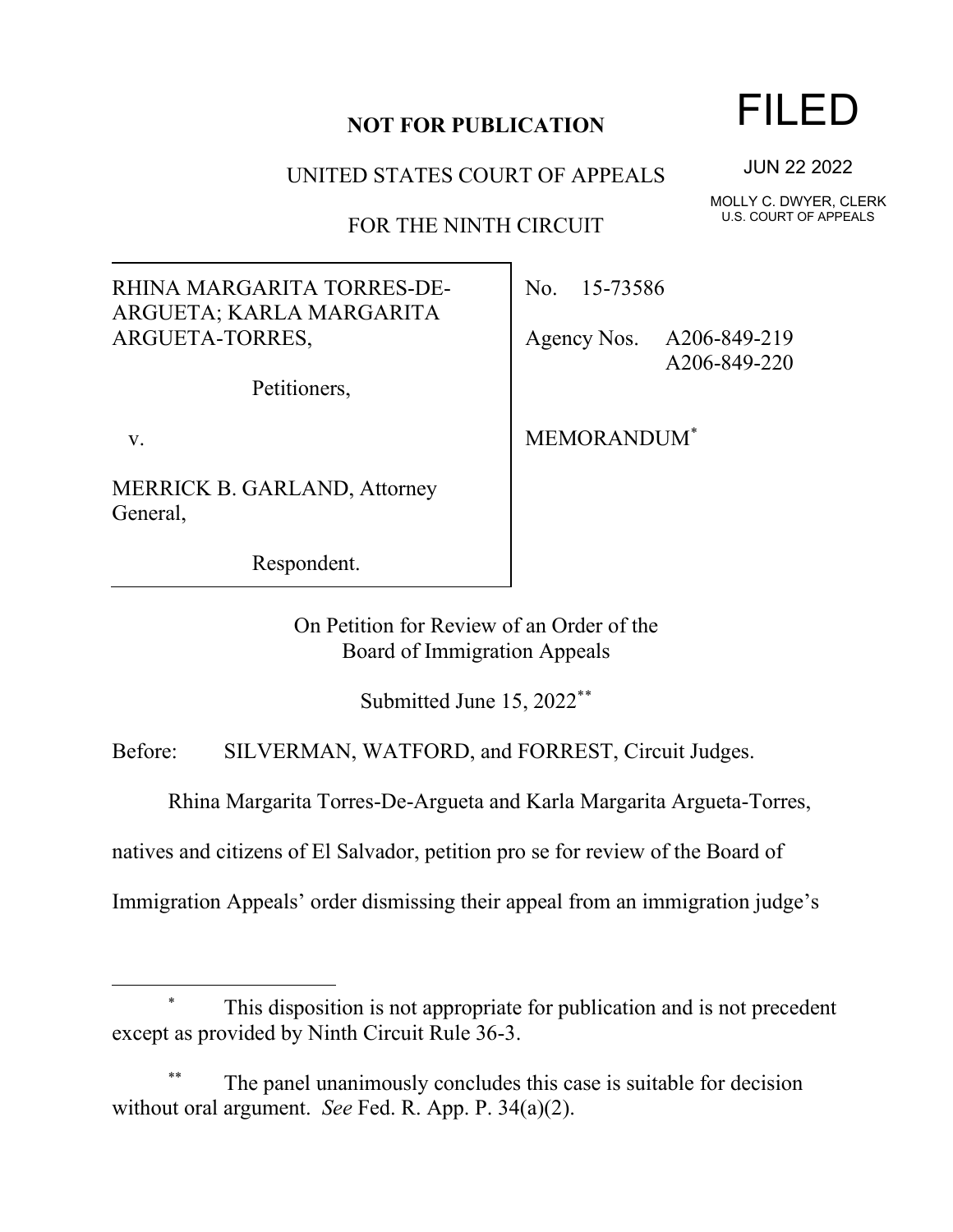decision denying their applications for asylum and withholding of removal. Our jurisdiction is governed by 8 U.S.C. § 1252. We review for substantial evidence the agency's factual findings. *Conde Quevedo v. Barr*, 947 F.3d 1238, 1241 (9th Cir. 2020). We deny in part and dismiss in part the petition for review.

Substantial evidence supports the agency's determination that petitioners failed to establish they were or would be persecuted on account of a political opinion or their membership in a particular social group. *See Ayala v. Holder*, 640 F.3d 1095, 1097 (9th Cir. 2011) (even if membership in a particular social group is established, an applicant must still show that "persecution was or will be *on account of* his membership in such group"); *Barrios v. Holder*, 581 F.3d 849, 856 (9th Cir. 2009) (political opinion claim rejected where petitioner did not present sufficient evidence of political or ideological opposition to the gang's ideals or that the gang imputed a particular political belief to the petitioner); *see also Zetino v. Holder*, 622 F.3d 1007, 1016 (9th Cir. 2010) (an applicant's "desire to be free from harassment by criminals motivated by theft or random violence by gang members bears no nexus to a protected ground").

We lack jurisdiction to consider the new particular social groups raised in the opening brief. *See Barron v. Ashcroft*, 358 F.3d 674, 677-78 (9th Cir. 2004).

Thus, petitioners' asylum and withholding of removal claims fail. In light of this disposition, we do not reach petitioners' remaining